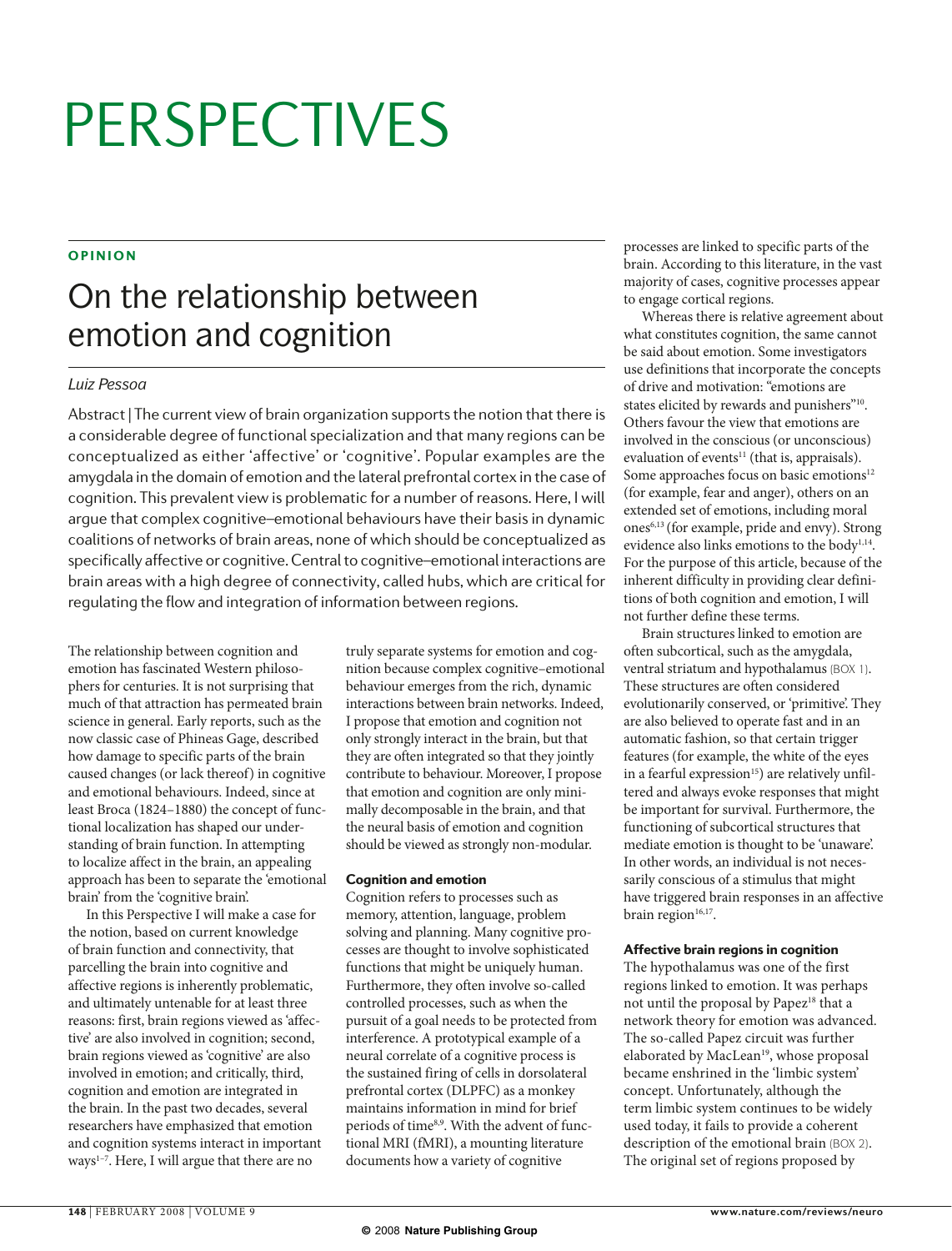MacLean includes many areas that are no longer viewed as critically linked to affect, such as the hippocampus (but see REF. 5). Conversely, many areas that were not originally included in the limbic system are believed to have important affective functions, for example the orbitofrontal cortex (OFC). Over the years, the set of regions that constitute the emotional brain has fluctuated considerably. What are the reasons for this state of affairs?

This Perspective shows that it has proven difficult to define the emotional brain because each one of the 'core' and 'extended' affective regions (BOX 1) is itself a complex area that is involved in numerous functions. Critically, these functions do not map cleanly onto 'affective functions' (see also refs. 20,21). I will briefly illustrate this problem for the amygdala, a core 'affective' region, although the same could be done for other regions (such as the nucleus accumbens). For simplicity, in the remainder of this article, I will largely drop the quotes from 'affective' and 'cognitive'. Also, the terms 'affect' and 'emotion' will be used synonymously.

*The amygdala in attention.* Although more nuanced views of amygdala function have been suggested<sup>22-24</sup> (see also REF. 25), most proposals describe this structure in terms of affective functions. Indeed, the amygdala is often categorized as an affective region strongly linked to fear processing<sup>26,27</sup>. Evidence concerning fear conditioning in rats, deficits in the recognition of fearful expressions in patients with bilateral amygdala lesions and the robust responses evoked by fearful faces in neuroimaging studies, have popularized the view of the amygdala as a 'fear centre'. However, this structure is also involved in several functions that are closely linked to cognition, including attention and associative learning28.

A central function of attention, a paradigmatic cognitive process, is to modulate sensory processing. For instance, attention to a stimulus increases neuronal firing rates (and fMRI responses) in sensory cortex and is believed to improve behavioural performance29,30. Such 'competitive advantage' also occurs during the viewing of emotion-laden visual stimuli<sup>31,32</sup>. The amygdala probably



**Nature Reviews** | **Neuroscience** insurmountable conceptual difficulties. Nevertheless, some regions feature prominently in the Summarizing the set of brain regions that comprise the emotional brain is plagued by possibly discourse surrounding affective neuroscience. They are listed here based on an informal assessment of the frequency with which they appear in the literature; regions appearing with greater frequency will be labelled 'core', and less frequent ones as 'extended'. The core emotional regions (dark red areas in figure) include, subcortically, the amygdala, the nucleus accumbens (NA) and the hypothalamus, and cortically, the orbitofrontal cortex (OFC), the anterior cingulate cortex (ACC) (especially the rostral part) and the ventromedial prefrontal cortex (VMPFC). Extended regions (brown areas) include, subcortically, the brain stem, the ventral tegmental area (VTA) (and associated mesolimbic dopamine system), the hippocampus, the periaquaeductal grey (PAG), the septum and the basal forebrain (BF) (including the nucleus basalis of Meynert); and cortically, the anterior insula (AI), the prefrontal cortex (PFC), the anterior temporal lobe (ATL), the posterior cingulate cortex (PCC), superior temporal sulcus, and somatosensory cortex. Although one could attempt to link the core and extended regions to specific affective functions, such an attempt would be largely problematic because none of the regions is best viewed as 'purely affective'.

underlies these effects. Indeed, recent studies have provided evidence that the amygdala mediates the processing advantage of emotional items<sup>33</sup>. Furthermore, in neuroimaging studies, amygdala activation is correlated with activation in the visual cortex<sup>34,35</sup> and this correlation is attenuated in patients with amygdala damage36. Thus, the amygdala might underlie a form of emotional modulation of information that in many ways parallels the attentional effects observed in the visual cortex.

For instance, during conditions of spatial competition during which target letters were shown superimposed on task-irrelevant photos of faces, affectively significant faces (owing to prior pairing with mild electrical stimulation) were more strongly encoded even though they were task-irrelevant<sup>37</sup>. In a second study, participants exhibited increased sensitivity to shock-paired relative to unpaired faces<sup>38</sup>: during a neutral/fearful discrimination task, they were more likely to report computer-morphed, graded faces as 'fearful' if they were shown in a colour that was previously paired with shock. Finally, in a third study, participants exhibited increased sensitivity for visual patches that were previously paired with shock<sup>39</sup>. Notably, increases in detection performance were paralleled by increases in visual activation across retinotopically organized cortex, including the primary visual area (V1). Overall, increasing the affective significance of a stimulus in a manner that is believed to be strongly amygdala-dependent<sup>3,40</sup> has effects that are similar to those of increased attention (see also REFS 41-43).

A widespread view is that the amygdala functions in a largely automatic fashion that is independent of top-down factors such as attention and task context<sup>4,16</sup> and thus, independent of conscious awareness. Consistent with this notion, amygdala responses are observed under conditions of inattention<sup>44</sup> and with minimal sensory input<sup>15</sup>. Recent studies have shown, however, that the amygdala functions in a manner that is closely tied to top-down factors<sup>45-58</sup>. For instance, amygdala responses are strongly dependent on attention, even for stimuli that are affectively significant (owing to previous pairing with mild shocks)<sup>37</sup>. Amygdala responses appear to be closely linked to perception, and are not simply predicted by the physical characteristics of the stimulus — for example, responses to a briefly presented, fearful face differ greatly depending on whether participants actually report perceiving a fearful face<sup>49</sup>. In general, controlling attention to,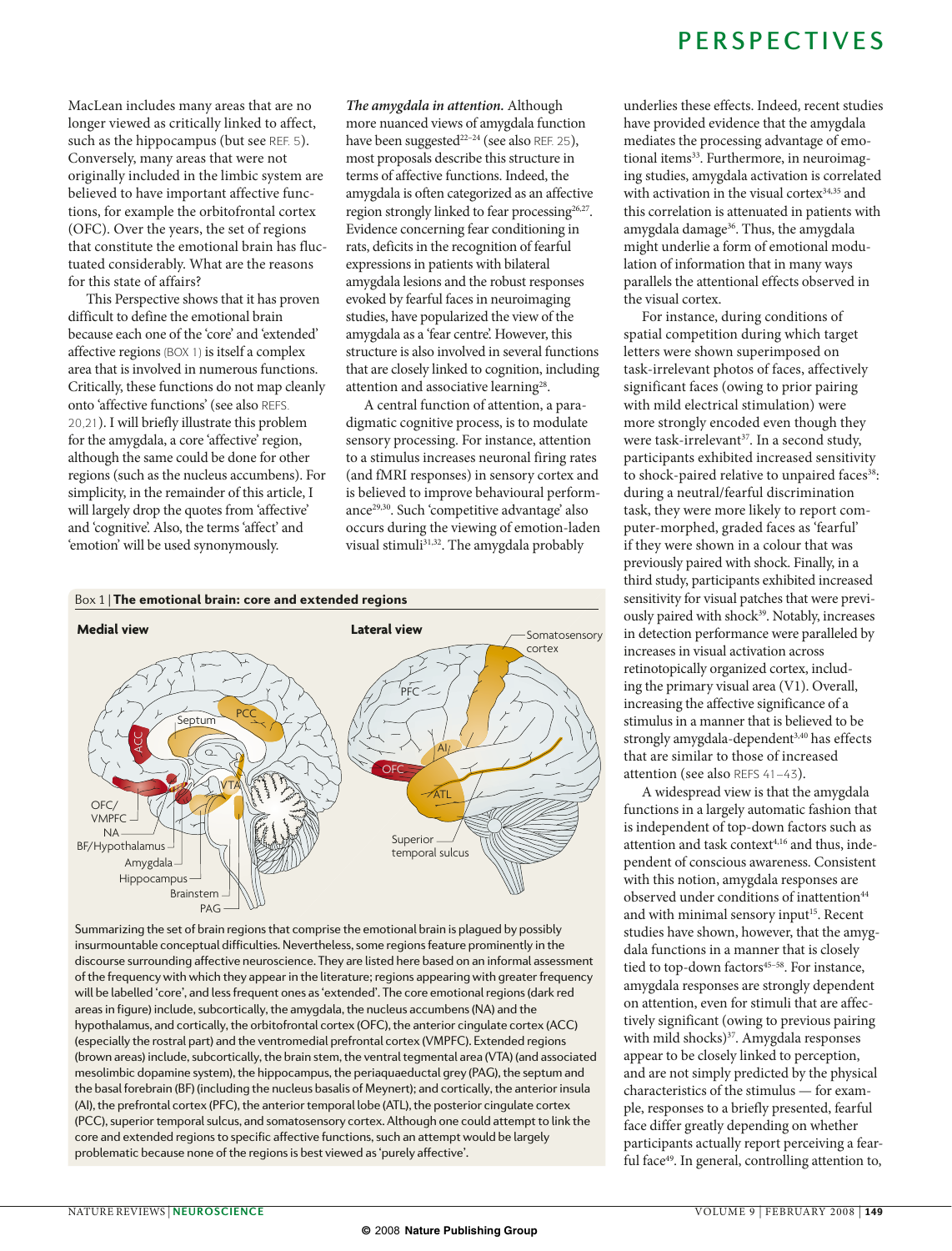and 'cognitively' changing the meaning of, emotionally evocative stimuli greatly affects amygdala responses<sup>59</sup>.

Thus, converging evidence is starting to paint a dynamic and context-dependent picture of amygdala function which complements the notion that this structure becomes activated automatically in response to specific trigger features. These findings are consistent with early observations that electrical stimulation of the amygdala produced both attentional and affective responses<sup>60</sup>. More generally, they concur with the view that the "amygdala enables monitoring, updating and integrating sensory signals<sup>"61</sup> (see also REFS. 62,63).

#### Cognitive brain regions in emotion

The prefrontal and parietal cortices are thought to have a central role in cognition, for example in the control of attention $30,64-66$ . The PFC, especially its lateral aspect, is critical for the maintenance and manipulation of information. It is also believed to detect conflict and perform 'cognitive control' operations that regulate the flow of information during non-routine, challenging situations<sup>67</sup>. However, since at least Nauta's synthesis of frontal lobe function<sup>68</sup>, it has been suggested that the PFC has a central role in affect. Indeed, Nauta suggested that the frontal cortex could be considered "the major — although not the only — neocortical representative of the limbic system"68.

It is now accepted that the PFC is not a homogeneous structure but can be subdivided into many regions based on functional specialization, cytoarchitecture and connectivity. Moreover, major PFC territories are involved in emotion — these include the anterior cingulate cortex (ACC), especially anterior and subgenual sites, the OFC, the ventromedial PFC (VMPFC) and the inferior portions of the inferior frontal gyrus abutting the anterior insula. Indeed, these sites feature prominently in several influential proposals<sup>10,14,69</sup>. Nevertheless, many current views of PFC function tend to focus on its cognitive aspects (see REF. 70 for a recent discussion). By minimizing the important insights of Nauta<sup>68</sup>, Pribram71,72 and others, they portray the PFC's core function as cognitive. For instance, an influential framework of PFC function mentions emotion only in a tangential manner<sup>65</sup>. Although several subregions of the PFC are currently acknowledged as important for emotion, a careful assessment of existing proposals suggests that they compartmentalize the PFC into separate affective and cognitive territories (see also REF. 73). It is particularly noteworthy that in what could be viewed as

### Box 2 | What is the limbic system?

The limbic system<sup>18,19</sup> probably deserves the distinction of being one of the most popular neural systems of the twentieth century<sup>98</sup>. Yet no generally accepted definition of the system exists  $-1$ contend that this is because the limbic system is frequently linked to the 'affective brain system'. Insofar as the latter has resisted agreed-upon characterizations, the limbic-system idea has also been problematic. In its original formulation it included the thalamus, the hypothalamus, the hippocampus and the cingulate cortex, in addition to other structures such as the amygdala and the septum. However, the term limbic is problematic in itself because historically it has been linked to diverse functions such as learning and memory, sensory processing, cognitive processing, motor functions and emotion<sup>155</sup>.

A further source of confusion is that many authors, especially anatomists, use the term limbic on anatomical grounds. The limbus (or border) of the cerebral hemispheres comprises the cingulate gyrus (from the parolfactory area to the uncus of the parahippocampal gyrus<sup>156</sup>). Hence, regions along this 'belt' are typically designated as (anatomically) limbic, and include the anterior cingulate, the retrosplenial cortex, the hippocampal complex, the amygdaloid complex and other related basal forebrain structures (for example, the basal nucleus of Meynert). Readers should note that some of these regions (for example, the cingulate gyrus) are at times denoted as paralimbic<sup>83</sup> because their cytoarchitecture is more complex than that observed in other limbic regions, such as the amygdala. The increased cytoarchitectonic elaboration of regions such as the cingulate gyrus is shared with other medial regions, including territories of the temporal pole, the orbitofrontal cortex and the insula, which are at times denoted as paralimbic (or, to add to the confusion, simply limbic). It should also be noted that designations based on anatomical criteria do not necessarily imply a correspondence with the concept of the 'emotional' brain.

Thus, the limbic system does not appear to be a well-defined functional brain system. Early critics of the concept<sup>89,157,158</sup> have been joined more recently by LeDoux<sup>92</sup>, who has suggested that the term be dropped. At the very least, researchers should not employ the term in a circular fashion, namely, to define the very system that they wish to study. Although current usage of term limbic system is of limited value, it might be premature to abandon the concept altogether. For instance, the idea of an anatomically based 'limbic lobe'98 or of limbic regions based on anatomical criteria, could prove very helpful in understanding how cognition and emotion interact in the brain<sup>93</sup>.

a gradual retreat of cognitive functions into fewer and fewer PFC territories, lateral PFC (including DLPFC) still features prominently as purely cognitive. This cognitive outlook does not incorporate, however, the wealth of data demonstrating that cognitive and affective information are strongly integrated in the lateral PFC (see next section). In summary, many researchers who regard the PFC as heterogeneous suggest that emotion is confined to a set of PFC subterritories (for example, the OFC and the VMPFC) and that cognition is based in other areas (for example, in the LPFC, especially dorsally).

One notable exception concerns the work by Davidson and colleagues<sup>5,69</sup>. These authors propose that the left PFC is involved in approach-related, appetitive goals, especially when multiple alternative responses are possible. Additionally, hypoactivation in the left PFC is linked to depression. By contrast, the right PFC is proposed to be involved in situations that require behavioural inhibition and withdrawal, again, especially when alternative approach options are possible.

#### Integration of cognition and emotion

*Functional studies.* The LPFC is an example of a brain region in which cognition and emotion interact. Given that the LPFC

(especially the DLPFC) is commonly viewed as a purely cognitive area, this region provides a test for the hypothesis that cognition and emotion are strongly integrated in the brain.

An important dimension of cognition involves behavioural inhibition. Response inhibition (the processes required to cancel an intended action) is believed to involve control regions in the prefrontal cortex (for example, DLPFC, ACC and inferior frontal cortex)<sup>74,75</sup>. Goldstein and colleagues<sup>76</sup> investigated the interaction between the processing of emotional word stimuli and response inhibition. Response inhibition following negative words (for example, 'worthless') engaged the DLPFC even though this region was not recruited by negative valence or inhibitory task demands *per se,* revealing an explicit interaction between the two. Evidence for cognitive–emotional integration in the LPFC also comes from workingmemory studies involving the maintenance and updating of information. For instance, when participants were asked to keep in mind neutral or emotional pictures<sup>77</sup>, maintenance-related activity in the DLPFC was modulated by the valence of the picture, with pleasant pictures enhancing activity and unpleasant pictures decreasing activity relative to neutral pictures.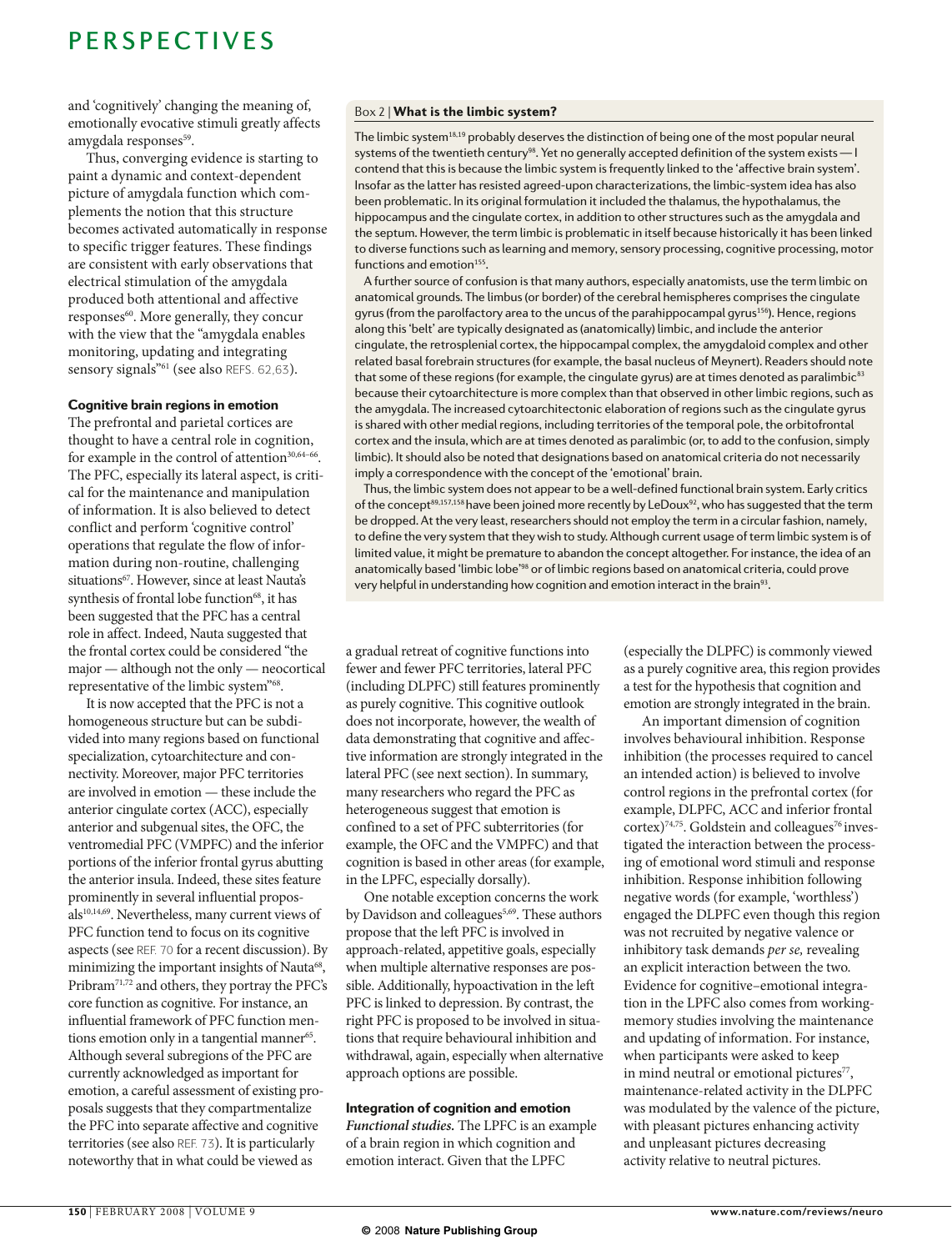Interestingly, emotional pictures did not affect DLPFC responses during a second experimental condition during which participants were not required to keep information in mind, indicating that the modulation of sustained activity by emotional valence was particular to the experimental context requiring active maintenance. In another fMRI study78, participants watched short videos intended to induce emotional states, after which they performed challenging workingmemory tasks. Remarkably, bilateral LPFC activity reflected equally the emotional and working-memory task components, such that activity was not predictable given only information about either component in isolation. In addition, fMRI signals in the LPFC were predictive of task performance.

Taken together, functional studies of the LPFC provide evidence that cognition and emotion are integrated in this area (see also refs. 5,79–82). BOX 3 summarizes additional evidence of the integration between cognition and motivation in the LPFC. As stated previously, other PFC territories, notably the OFC, VMPFC and ACC, are now considered to be strongly involved in affective function, and there is evidence for functional integration of cognition and emotion in these regions<sup>1,14</sup>.

#### Structural connectivity.

Anatomy is often used to suggest a separation between cognition and emotion. In particular, lesion studies have been interpreted to show that specific areas support specific functions (for example, see ref. 27), a question that we will return to in a later section. Many of the brain structures deemed to be affective are subcortical, such as the hypothalamus, amygdala and nucleus accumbens. Interestingly, the cortical regions that are considered affective involve the more 'primitive' cortex. For instance, rather than the 6 (or more) differentiated layers in fully developed cortex, only 3 to 4 layers are observed in portions of the OFC<sup>61,83</sup> and ACC<sup>83</sup>, which are often described as limbic or paralimbic on anatomical grounds (BOX 2).

In attempting to understand the relationship between emotion and cognition, however, it is important to consider other forms of anatomical information. Advances in our understanding of brain connectivity suggest that a given brain region is only a few synapses away from every other brain region<sup>84,85</sup>. Indeed, it appears that the brain is configured according to a small-world topology in which the path length between nodes is small — typically, cortical areas are connected directly or by just one or two

intermediate areas $86,87$  — and nodes are highly clustered<sup>88</sup>. Thus, a careful consideration of brain connectivity is essential to understand potential cognitive–emotional interactions and integration.

Young and colleagues have quantitatively analysed brain connectivity 89,90. They found that prefrontal areas were among those most distant from the sensory periphery, suggesting that they receive highly-processed and integrated sensory information. Such potential insulation of the PFC from the periphery is thought to be a key anatomical feature of this region and presumably confers the primate brain with a greater degree of flexibility<sup>91</sup>. Highly processed information would also be able to support the more abstract processing that is required for cognition. Interestingly, the analysis by Young

Box 3 | Integration of cognition and motivation



and colleagues revealed that the amygdala (and other regions, such as the hippocampus and entorhinal cortex) is equally removed from the sensory periphery — although in some species, direct sensory thalamic projections might be present $92$ . In addition, the authors showed that the amygdala makes very widespread projections, connecting with all but 8 of the cortical areas they included in the analysis. They concluded that the amygdala "occupies a position at the very geometric centre of the topological map" (FIG. 1), suggesting that this structure is one of the most highly connected regions of the brain (see also refs. 93,94). Overall, it appears that the amygdala, a core affective region, is at least as well situated to integrate and distribute information as certain PFC territories.

Motivation is commonly defined as what makes one work to obtain a reward or to avoid punishment. Emotion and motivation are closely linked as both depend on the relationship between the organism and its environment. In the case of emotion, the emphasis might be on the evaluative aspect of this relationship, whereas in the case of motivation it might be on how the organism acts in a given situation<sup>159,160</sup>. Although this article focuses on the relationship between emotion and cognition, a strong case can be made for the integration between motivation and cognition, too.

Lation, they are also modulated by reward magnitude. Watanabe<sup>161,162</sup> showed that in monkeys<br>and location, they are also modulated by reward magnitude. Watanabe<sup>161,162</sup> showed that in monkeys Cells in the lateral prefrontal cortex (LPFC) not only hold information concerning an object's shape activity of dorsolateral prefrontal cortex (DLPFC) neurons reflects both working memory and reward expectancy. For instance, some neurons exhibited stronger sustained activity when an eye movement to the left (versus right) had to be generated at the end of the trial. At the same time, their firing rate was modulated by reward, being highest for a piece of raisin, intermediate for a piece of apple and lowest for a piece of sweet potato. Indeed, delay-related activity was modulated in a more quantitative fashion, such that a larger reward led to increased delay-related activity relative to a smaller reward<sup>163</sup>. Furthermore, neurons in the LPFC might represent the time-discounted value of an expected reward<sup>164, 165</sup>.

Additional studies suggest that motivational information not only modulates LPFC cell activity, but that cognition and motivation are integrated in the LPFC. For instance, during the delay period of a delayed-saccade task, some LPFC cells<sup>166</sup> increase their firing if the monkey is initially cued to make a saccade to the preferred direction (relative to the opposite direction); these cells also show increased firing during rewarded trials (relative to unrewarded trials) (see figure). However, spatial and reward information do not simply add during rewarded trials to the preferred direction. Instead, there is an increase of the amount of transmitted information with respect to target position, as quantified by information theory. In other words, the reward information appears to increase the discriminability of target positions, leading to an enhancement of performance (see also REF.167).

Watanabe and colleagues have also described reinforcement-related neurons that exhibit activity changes only when reward is provided in the context of correct task performance; error-related neurons exhibit activity changes when an error is made and the reward is not given to the animal, again only in the task context. Thus, the activity of these neurons does not solely code motivational aspects, but rather codes the reward within the context in which a reward is given. These neurons appear to have a role in the animal's decision of whether or not the current behavioural strategy should be maintained<sup>168,169</sup>. Figure reproduced, with permission, from REF. 158 © (2002) American Physiological Society.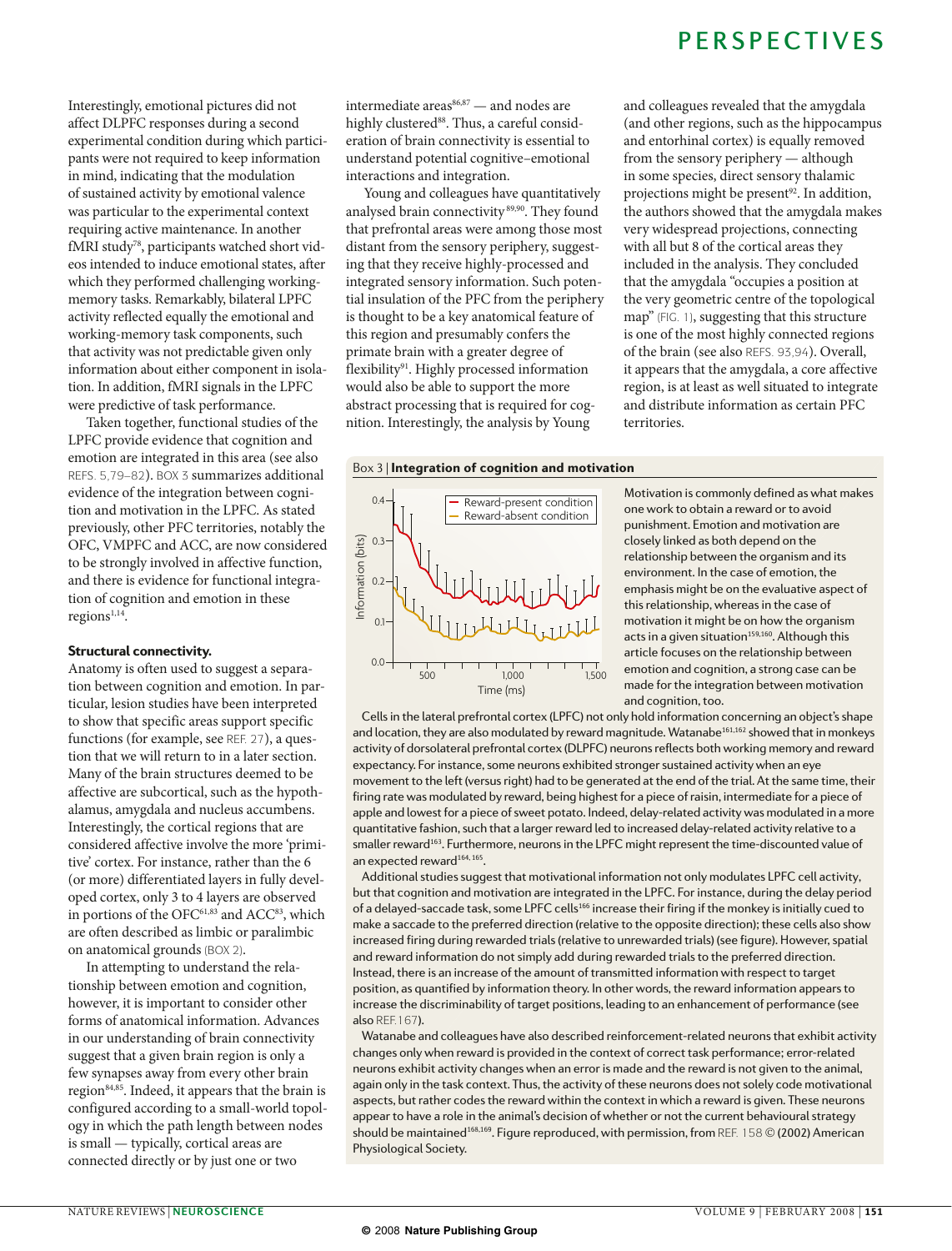

Figure 1 | **Brain connectivity graph.** Quantitative analysis of brain connectivity reveals several clusters of highly interconnected regions (represented by different colours). In this analysis by Young and collaborators<sup>89</sup>, the amygdala (Amyg, centre of figure) was connected to all but 8 cortical areas. These connections involved multiple region clusters, suggesting that the amygdala is not only highly connected, but that its connectivity topology might be consistent with that of a connector hub that links multiple provincial hubs, each of which links regions within separate functional clusters. In this manner, the amygdala is hypothesized to be a strong candidate for integrating cognitive and emotional information. Figure labels represent different cortical areas with the exception of Hipp (hippocampus) and Amyg, which represent subcortical areas. Figure reproduced, with permission, from REF. 82 © (1994) Freund Publishing.

It is also instructive to consider the connectivity of the hypothalamus<sup>95</sup>, as it has been long recognized for its importance in emotional behaviours<sup>96,97</sup>. In particular, through its descending connections that innervate brainstem motor systems, this structure is thought to have a key role in the implementation of goal-directed behaviours. Hypothalamic signals can also be conveyed to the cortex, mostly by way of the thalamus. Critically, prefrontal cortical territories project directly to the hypothalamus. Thus, the hypothalamus appears to be organized in such a way that it can generate both relatively reflexive behaviours and behaviours that are voluntarily triggered by inputs from the cerebral cortex<sup>96</sup>. Overall, this structure appears to be connected with all levels of the nervous system, including the neocortex<sup>96</sup>, enabling important hypothalamic regulatory signals to have widespread effects on the brain. As stated by Swanson and colleagues<sup>95</sup>: "It is now clear that the hypothalamus provides a direct input to the entire cortical mantle,

and that it may well represent the largest non-thalamic input to the cortex".

It is also important to consider the role of ascending systems. For instance, the basal nucleus of Maynert is a major part of the so-called magnocellular basal forebrain system98. The projections from this system reach all parts of the cortical mantle98 and are involved in cortical arousal and attention mechanisms (see citations in refs 98,99). In particular, basal forebrain corticopetal cholinergic projections appear to be crucial for diverse attentional functions, including sustained, selective and divided attention<sup>99-101</sup>. Of importance in the present context, the basal forebrain receives both cortical and amygdala inputs (for citations, see ref. 99). Recent anatomical evidence suggests the existence of specific topographically organized prefrontal–basal forebrain-prefrontal loops<sup>102-104</sup>, so that specific prefrontal cortical targets of the basal forebrain connect back to sites from which the corticopetal fibres originate. Such loops provide a direct substrate

for cognitive–emotional integration, for example by allowing amygdala signals to be broadcast widely, including to frontoparietal regions known to be important for the control of attention. More generally, the overall anatomical arrangement of the basal forebrain might involve multiple functional-anatomical macrosystems<sup>105,106</sup> with wide-ranging effects on brain computations and important clinical implications<sup>100,105</sup>.

In summary, although anatomical information is often used to promote the idea that cognition and emotion are separated in the brain, the picture that emerges from connectivity data suggests a remarkable potential for integration of information. Regions that are often thought to be purely affective, such as the amygdala<sup>93</sup>, the hypothalamus<sup>96</sup>, the OFC/VMPFC93 and the ACC, might function as important connectivity hubs.

#### Circuits for cognitive–emotional integration

*Evaluating sensory information.* One example of a brain function that requires cognitive–emotional integration is the evaluation of sensory information. Here, the interaction between cognition and emotion addresses the question: given the present sensory information and the organism's present internal state, how should it act? FIG. 2 illustrates these interactions in the case of visual processing; other modalities exhibit similar interactions (although important differences exist in the case of olfaction).

Visual processing engages the primary visual cortex (V1) and other 'early' visual areas (for example, the V2 and the middle temporal area). Although such processing is now recognized to be quite complex, more sophisticated processing occurs in 'late' areas (for example, along the inferior temporal cortex). Both the amygdala and the OFC receive highly processed visual input from these late visual areas $61,93$ . Interestingly, these two structures have strong reciprocal connections with visual sensory areas. Amygdala connections, in particular, terminate at both late and early areas of visual cortex, including the V1 (REFS107,108). Thus, both the amygdala and the OFC<sup>109</sup> are extremely well positioned to tune perceptual processing in sensory cortex based on stimulus evaluation (see previous discussion of emotional modulation). Visual inputs also reach the LPFC in a relatively direct manner. In particular, the ventrolateral PFC (Brodmann area (BA) 45/47) receives projections from V4, BA8 in the DLPFC receives inputs from V2 and BA46 receives some direct and indirect visual input via BA8 (see references in REF. 93).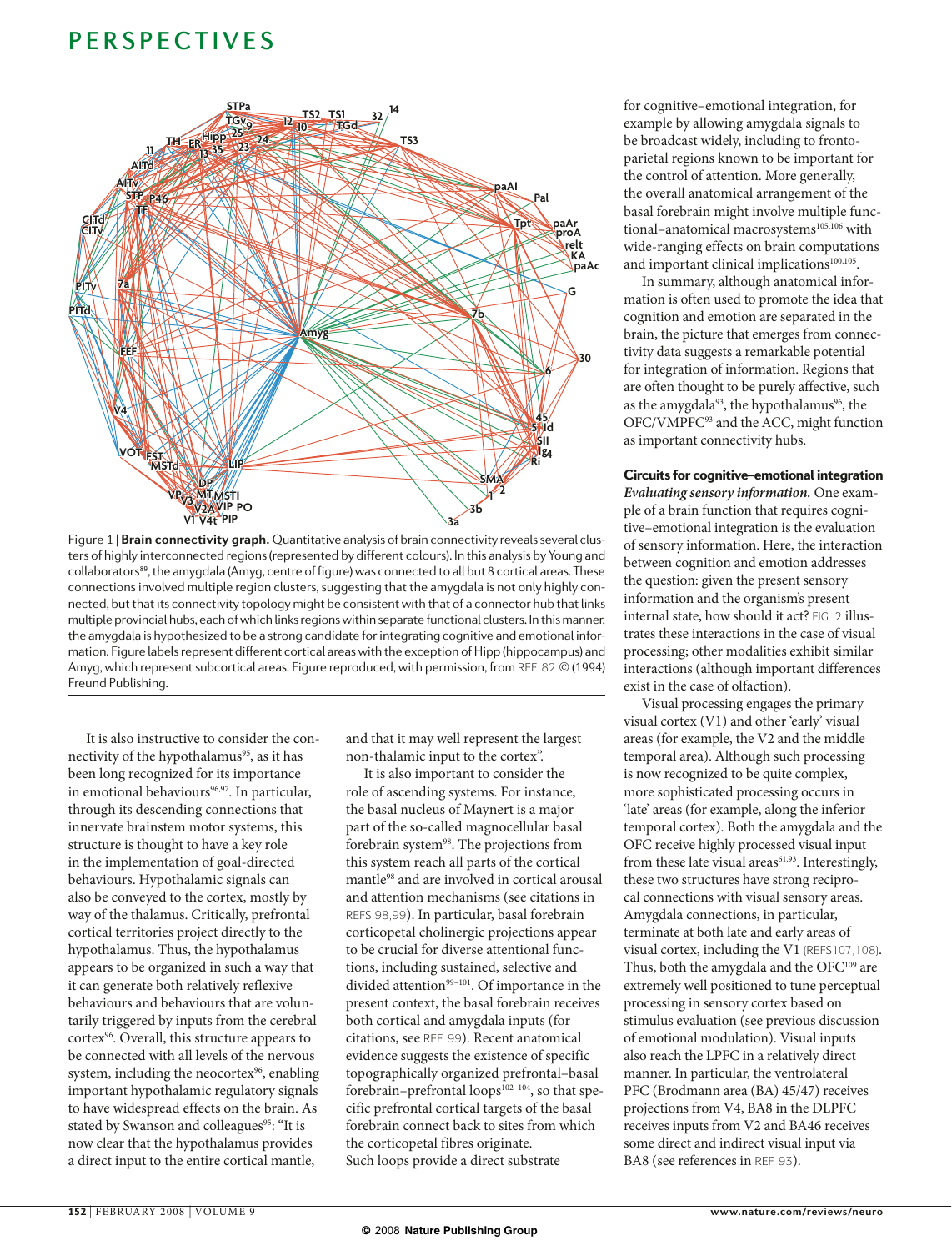

**information.** The affective component of a visual Figure 2 | **Circuit for the processing of visual**  item is reflected at multiple processing stages, from early visual areas (including V1) to prefrontal sites. Diffuse, modulatory effects exerted by the basal forebrain are shown in green. Crucially, cognitive and emotional contributions cannot be separated. For instance, visual cortical responses reflecting an item's significance will be a result of simultaneous top-down modulation from frontoparietal attentional regions (see lateral prefrontal cortex (LPFC)–early visual connections) and emotional modulation from the amygdala (see amygdala–early visual connections). In this manner, the cognitive or affective origin of the modulation is lost and the item's impact on behaviour is both cognitive and emotional. Several connections are not shown to simplify the diagram. Line thickness indicates approximate connection strength. OFC, orbitofrontal cortex.

Overall, visual stimulation (or sensory stimulation, more generally) is rapidly conveyed to multiple regions that collectively are capable of evaluating the input. Thus, a series of neural computations involving several sites determines the significance of the stimulus. Note, however, that whereas it is natural to assume that information flows in a given direction (from the V1 to the late visual cortex to the amygdala to other frontal areas, and back), the parallel and reciprocal nature of the connectivity suggests that more distributed computational frameworks are better suited to describe this arrangement. In addition, the affective processing of a stimulus is not independent of cognitive factors such as attention. On the one hand, an item's affective significance appears to guide attention and enhance the processing of emotion-laden information $31,32$ ; on the other hand, goaldirected attention and task context influence the neural fate of affectively significant items<sup>17,31</sup>. Finally, the basal-forebrain system, which is interconnected with the amygdala and the OFC, provides diffuse neuromodulatory signals to both subcortical and cortical areas. This arrangement is able to enhance the processing of contextually significant information and thus, has both motivational and attentional consequences.

In summary, affective dimensions of a visual item are reflected at multiple processing stages, from early visual areas to prefrontal sites<sup>52</sup>. Critically, in most, if not all processing stages, cognitive and emotional contributions cannot be separated. For instance, visual cortical responses reflecting an item's significance will be a result of simultaneous top-down modulation from fronto-parietal attentional regions and emotional modulation from the amygdala. Consequently, the cognitive or affective origin of the modulation is lost.

*Executive control.* It is assumed that a cognitive control system exists. Control is required when behaviour calls for less reflexive actions, including circumstances that involve the overriding of prepotent responses<sup>67</sup>. The cognitive control system guides behaviour while maintaining and manipulating goal-related information. Traditionally, the LPFC, the ACC and the parietal cortex are viewed as central nodes in the control system<sup>110–112</sup>. LPFC circuits are especially adept at maintaining information for brief temporal intervals and manipulating information. The parietal cortex, in conjunction with the PFC, has an important role in the control of attention $113$ . The function of the ACC is the subject of active research, but appears to include conflict detection<sup>110,111</sup> and/or error monitoring<sup>114</sup>.

Although the LPFC, the parietal cortex and the ACC are believed to be central to cognitive control, I suggest a broader cognitive–affective control circuit (FIG. 3). Because an animal decides between possible goals or actions based on their value, control by necessity involves taking into account the costs and benefits of such goals and actions. The participation of the amygdala, the OFC and the nucleus accumbens in the proposed broader control circuit means that strategies for action dynamically incorporate value. In particular, the OFC and medial PFC are involved in computing outcome expectancies<sup>115,116</sup> — the OFC's role in anticipating future events extends to the amygdala, especially the basolateral complex, with which it has strong reciprocal connections<sup>115</sup>. Finally, dopamine neurons located in the ventral tegmental area and the substantia nigra (pars compacta)

project not only to the nucleus accumbens, but also to the frontal cortex<sup>117,118</sup>, including the LPFC and frontal eye fields. Thus, the prediction and expectation of future rewards, including reward prediction errors, which might be an important function of the dopamine system, should feature prominently in the temporal unfolding of control.

The architecture of the proposed circuit (FIG. 3) suggests that cognitive and emotional contributions to executive control cannot be separated. For instance, I propose that LPFC signals involved in inhibitory processes reflect both cognitive variables (for example, probability that an inhibitory response will be required) and affective information (for example, whether negative or neutral stimuli are viewed before being required to inhibit a response). Thus, executive control effectively integrates cognition and emotion (and motivation (see also REF. 119).

It is important to note some oversimplifications in the descriptions above. First, the ACC appears to be involved in computing the benefits and costs of acting more generally, rather than only detecting conflict



control areas, such as the anterior cingulate cor-Figure 3 | **Circuit for executive control.** This extended control circuit contains traditional tex (ACC) and the lateral prefrontal cortex (LPFC), in addition to other areas commonly linked to affect (amygdala) and motivation (nucleus accumbens). Diffuse, modulatory effects are shown in green and originate from dopamine-rich neurons from the ventral tegmental area (VTA). The circuit highlights the cognitive–affective nature of executive control, in contrast to more purely cognitive-control proposals. Several connections are not shown to simplify the diagram. Line thickness indicates approximate connection strength. OFC, orbitofrontal cortex.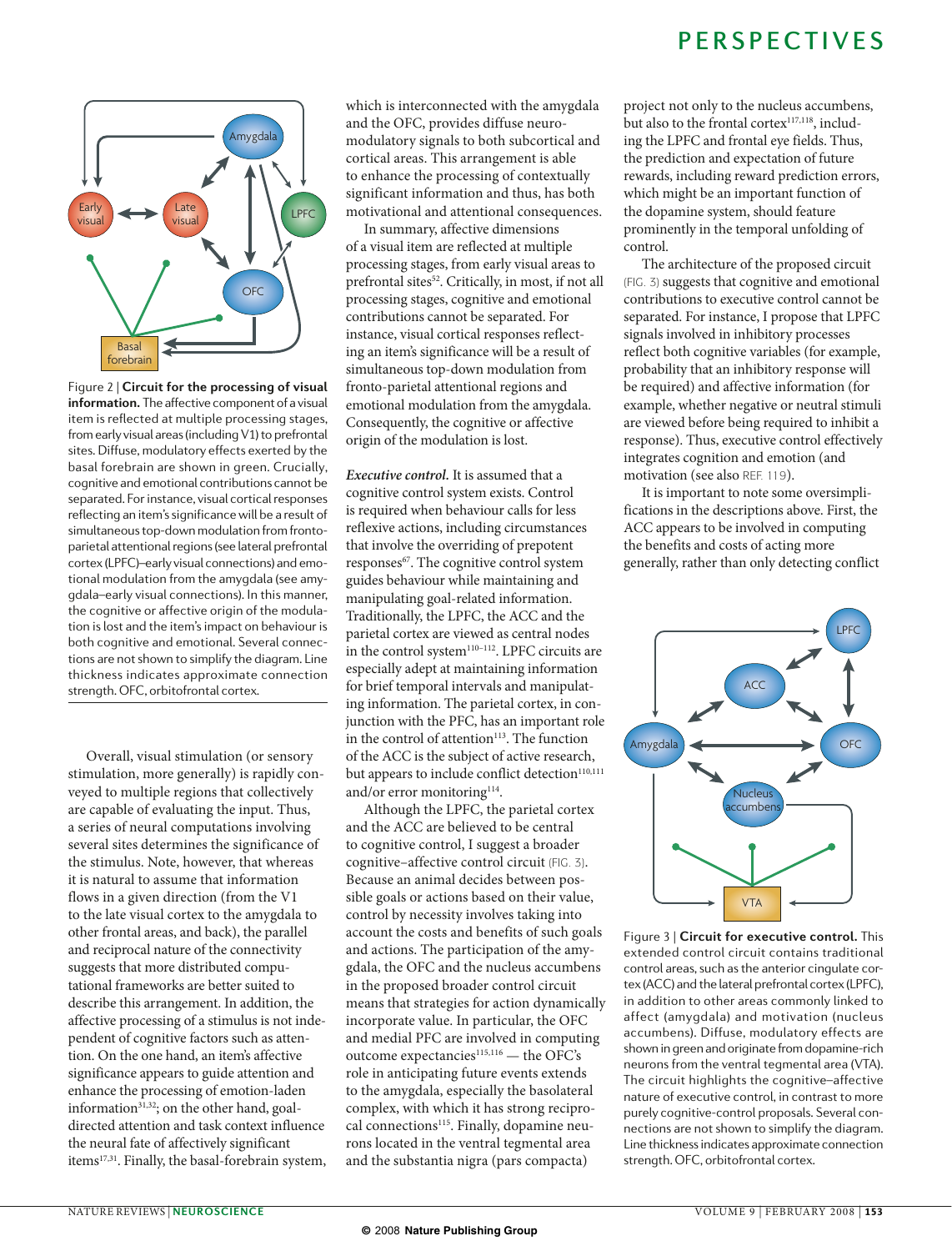and monitoring errors. For instance, ACC neurons encode the probability of reward<sup>120</sup>, and at the same time, are critical for making decisions about effort costs<sup>121-123</sup>. Thus, the ACC has a role in evaluating whether the benefits are worth the cost of making an action<sup>124</sup>. Second, the LPFC has a role in maintaining and manipulating information, but can also integrate this content with both affective and motivational information (BOX 3). The LPFC might therefore act as a control hub in which multiple types of information converge and are integrated (see below). Critically, the convergence of both cognitive and affective/motivational information enables the LPFC to dynamically weigh multiple types of information in guiding action. Finally, the above discussion has been simplified by treating control as a somewhat monolithic process. In reality, control probably involves a range of processes that might vary from more 'reactive' to more 'effortful'21 and that could have developmental trajectories<sup>125</sup>.

#### A conceptual proposal

The previous section briefly outlined the circuits involved in the evaluation of sensory information and executive control. The description of these circuits is by necessity incomplete, for the reasons described below and in several discussions and proposals<sup>89,126-133</sup>.

The simplest way to conceptualize the mapping between a brain area and behaviour is to assume a one-to-one mapping between an area and its function. For instance, the V1 is linked to visual perception (or a set of more basic visual functions, such as edge detection and stereopsis). Even though such an exercise becomes considerably less straightforward for more central areas (that is, farther from the sensory periphery), we can imagine extending it to many areas of the brain. The end product of such a strategy would be a list of area–function pairs. The brain areas might then be labelled as cognitive or affective based on their purported functions or how these functions are envisioned to ultimately shape behaviour. For instance, we could describe the amygdala as affective given its involvement in fear conditioning, and the ACC as cognitive given its role in monitoring conflict. As discussed, I believe that such dichotomization provides a poor description of the brain/mind, and I propose here that the one-area/ one-function viewpoint, although commonly used (or at the very least implicitly assumed), is problematic.

*Structural connectivity.* An alternative way to conceptualize the mapping between a brain area and behaviour is illustrated in FIG. 4. A given brain area, A, is involved in multiple neural computations, NC. Note that this initial mapping is itself many-tomany, so that a given area (for example, A1) is involved in the computation of several functions (for example, NC1 and NC3), and a given computation (for example, NC3) might be implemented by several areas (for example, A1, A2 and A3). These neural computations collectively underlie behaviour. One can describe the space of behaviours using affective and cognitive axes. Thus, any behaviour is by definition both cognitive and affective. Importantly, the axes are not orthogonal, such that a behaviour that is changed along the affective dimension compared to a different behaviour, will also be changed along the cognitive dimension. In other words, behaviour cannot be cleanly separated into cognitive or emotional categories.

An important aspect of the present proposal is that individual brain areas do not work in isolation, but instead are part of networks. Therefore, most neural computations should not be thought of as implemented by an individual area, but rather by the interaction of multiple areas. In addition, as pointed out by Mesulam126, specific brain areas belong to several intersecting networks. Thus, the computations implemented by an area will depend on the particular network with which the area is affiliated at a particular time. For instance, areas A1 and A2 participate in the computation of NC3 when A1 and A2 are part of network N1 (FIG. 4). In another context, A2 might be affiliated with network N2, for example, whereas NC3 might be implemented in another manner. Thus, it is necessary to take into account the context in which neural computations are being carried out, because it depends on this context which brain areas will implement the computations.

To understand the impact of a region on behaviour, its connectivity pattern needs to be determined134. Recent advances in network theory135,136 have shown that regions characterized by a high degree of connectivity (hubs<sup>137</sup>) are important in regulating the flow and integration of information between regions (area A2 in FIG. 4). However, whereas the number of connections of a region is important in determining whether it will function as a hub, the structural topology of a hub is also relevant. For instance, some regions are best characterized as 'provincial' hubs (they occupy a central position within a



**Nature Reviews** | **Neuroscience tionship between anatomical sites, neural**  Figure 4 | **Conceptual proposal for the relacomputations and behaviours.** Brain areas (for example, A2), which are connected to form networks (ellipses), are involved in multiple neural computations (for example, NC2, NC3 and NC4) and specific computations (for example, NC4) are carried out by several areas (for example, A2 and A3). Therefore, the structure–function mapping is both one-to-many and many-to-one; in other words, many-to-many. Multiple neural computations underlie behaviour. Each behaviour has both affective and cognitive components, indicated by the affective and cognitive axes. Note that the axes are not orthogonal, indicating that the dimensions are not independent from each other. Brain areas with a high degree of connectivity are called hubs and are critical for regulating the flow and integration of information between regions. The structural topology of the hubs is strongly linked to their function. For instance, connector hubs (such as A2) link separate region clusters (not shown) and are hypothesized to be crucial for the integration of cognition and emotion. See REF. 126 for a related scheme.

single functional cluster, for example, visual area V4137) or as 'connector' hubs (they link separate region clusters, for example, frontal eye fields<sup>137</sup>).

In the present context, connectivity information could be particularly important in understanding a region's role in emotion and cognition. Regions that are more peripheral (for example, non-hub regions with fewer connections) will often be described as either cognitive or emotional. This classification could be applied to provincial hubs, too. In both cases, regions whose function involves homeostatic processes and/or bodily representations will be viewed as emotional, whereas regions whose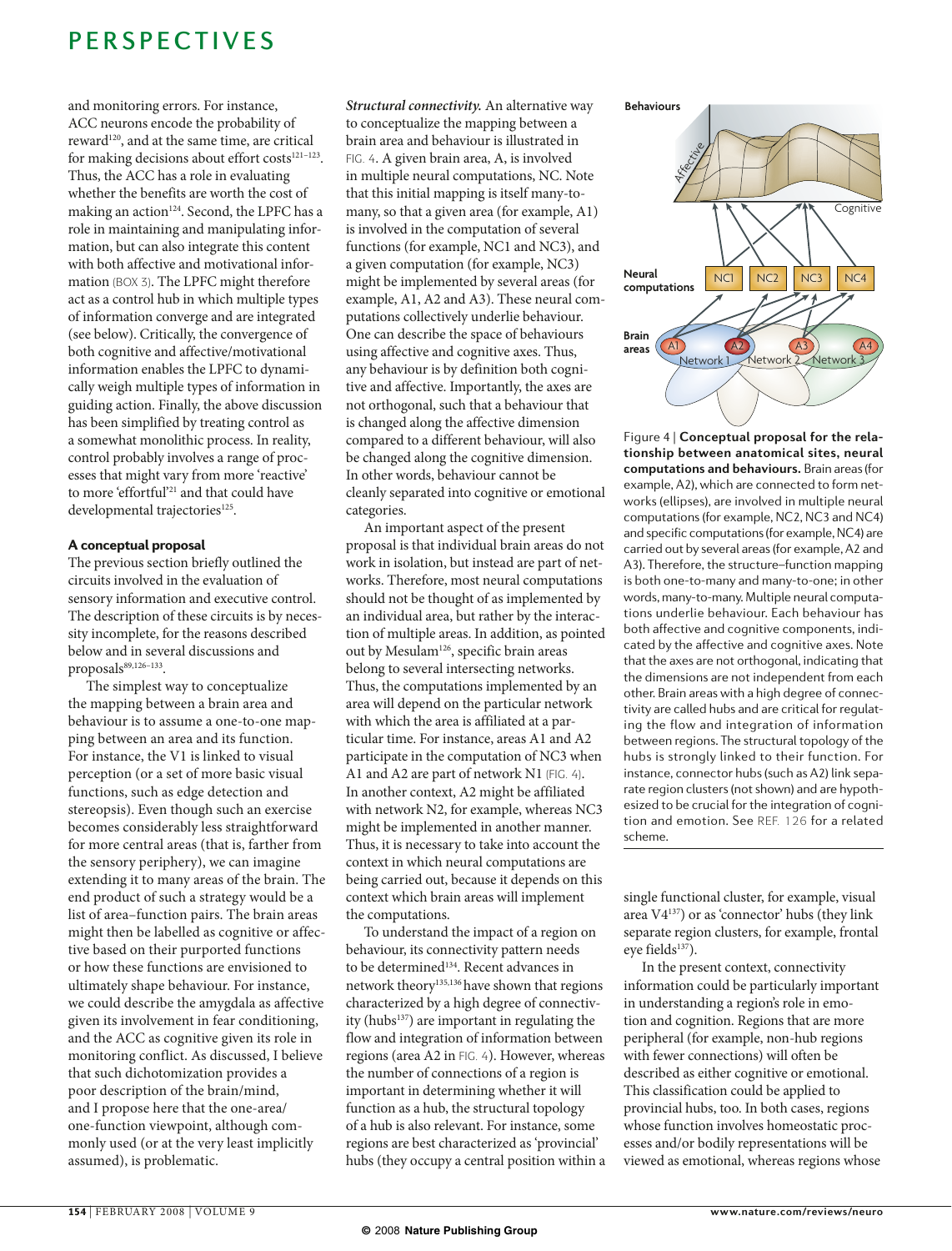function is less aligned with such processes will be viewed as cognitive. However, the existence of connector-hub regions that link distinct region clusters, effectively integrates emotional and cognitive regions, such that the distinction between the two is largely blurred (FIG. 4). At present, results from connectivity studies are incomplete because they include a limited number of prefrontal regions and, more critically, typically omit subcortical structures (but see FIG. 1). As larger databases become available for structural and network analysis, considerable progress is expected. Nevertheless, existing data offer some support to the present view. For instance, in a recent computational study, BA46 in the macaque LPFC was identified as a connector hub with an unusually large number of connections<sup>137</sup>, which might explain why the LPFC is also important for the integration of emotion and cognition. I also propose that regions such as the amygdala function as cognitive–emotional connector hubs, consistent with the work of Young and colleagues<sup>89</sup> (FIG. 1). The ongoing discussion suggests that the impact of brain lesions will be strongly dependent on a region's structural embedding: lesions of more peripheral (non-hub) regions will produce relatively specific deficits, whereas lesions of regions that function as hubs will have a much greater impact on behaviour, an impact that will be strongly determined by the precise topology of the hub (for example, provincial versus connector). In particular, lesions of connector-hub regions will have widespread, and at times difficult to characterize, effects on cognitive and affective behaviours.

*Functional connectivity.* Whereas the above discussion has emphasized the role of structural connectivity, the importance of functional connectivity (for example, signal correlations between distant regions) needs to be highlighted as well<sup>138,139</sup>. In particular, the situation depicted in FIG. 4 should be viewed as a frame at a specific time, which captures the mapping at that time point. In general, the evolution of network affiliations through time will greatly influence structure–function mappings. In this context, large-scale integration mechanisms, possibly by phase synchronization across multiple frequency bands<sup>140-142</sup>, are likely to have key roles in this process. Furthermore, multiple ascending neurotransmitter systems can affect ongoing computations and shift the neural computations implemented by brain areas<sup>99</sup>. Accordingly, the three-dimensional landscape of behaviours (FIG. 4) should be

viewed as dynamic, too. In some contexts, the two axes might be close to orthogonal, so that it would at times appear that cognition and affect are more or less independent.

An additional consideration in understanding structure–function mappings concerns the 'dynamics' implemented in specific regions. For instance, it is well documented that LPFC circuits can implement reverberating activity that can be sustained for several seconds. Such dynamics are not only important for extending the repertoire of LPFC computations but they are also likely to influence the precise form of functional connectivity that the LPFC will have with other regions. Consistent with this notion, Honey, Sporns and colleagues<sup>143</sup> have shown that simulated functional interactions depend on local dynamics. Therefore, the elucidation of the functional interactions that characterize cognitive–emotional couplings will require not only greater knowledge of structural connectivity properties, but also how local physiological properties impact both short- and long-range brain interactions.

The above considerations suggest that, in the vast majority of cases, the one-to-one mapping framework, and simple extensions thereof, describe the underlying structure very poorly. In fact, both degeneracy (manyto-one mappings, that is, multiple areas are capable of performing the same function) and pluripotentiality (one-to-many mappings) occur<sup>131,132,144</sup>. In particular, degeneracy has recently received much attention as understanding this issue is central to the interpretation of the impact of focal brain damage on brain function<sup>130</sup>. Having said that, it is important to note that lesions of specific brain regions, even highly connected ones, appear at times to lead to relatively specific behavioural deficits. For instance, lesions of the lateral/basolateral amygdala have been suggested to be necessary for the acquisition and expression of conditioned fear (see REF. 145 for an alternative view).

A simplification of the proposed scheme (FIG. 4) is that the x and y axes correspond directly to affective and cognitive dimensions. In all likelihood, several dimensions are involved, so that combinations of these dimensions would correspond more or less directly to the two dimensions that are used here. Clearly, part of the work required to advance our understanding of structure–function mapping involves refining the set of 'primitive' dimensions (see also REF. 146) that could characterize a rich set of behaviours.

We end this section by recasting our discussion in terms of 'decomposable' and 'nondecomposable' systems<sup>147–149</sup>. On the one hand, a decomposable system is one in which each subsystem operates according to its own intrinsic principles, independently of the others (that is, it is highly modular). On the other hand, a nondecomposable system is one in which the connectivity and inter-relatedness of the components is such that they are no longer clearly separable. I here advance the working hypothesis that emotion and cognition are only minimally decomposable<sup>147</sup>. In other words, the neural basis of emotion and cognition should be viewed as governed less by properties that are intrinsic to specific sites and more by interactions among multiple brain regions. In this context, note that relaxing the one-structure/one-function assumption described above by incorporating one, or a few, additional regions (for example, ACC– amygdala interactions<sup>150</sup>) is insufficient for mapping brain areas and functions properly because first, functional circuits include both multiple regions and neuromodulatory systems (FIGS 2 and 3); second, network affiliations are context-dependent and dynamic; and third, given the small-world topology of brain structural connectivity, hub regions, such as the amygdala and the hypothalamus, will have more important roles than regions that are not as highly connected.

#### **Conclusions**

Historically, emotion and cognition have been viewed as separate entities. One factor that could have contributed for this separation in the past century is methodological. For instance, data arising from single-unit or lesion studies usually allow the researcher to derive conclusions only concerning the specific areas being targeted. Research in the past two decades has shown that such view is deficient and that, if we are to understand how complex behaviours are carried out in the brain, an understanding of the interactions of the two is indispensable. Here, I have articulated the view that, in many cases, we must go beyond understanding interactions, some of which are suggested to be mutually antagonistic<sup>7,70,151-153</sup>, to understanding how cognition and emotion are effectively integrated in the brain. As stated by Gray and colleagues<sup>78</sup>, "at some point of processing, functional specialization is lost, and emotion and cognition conjointly and equally contribute to the control of thought and behaviour". This statement summarizes their findings concerning working memory performance following mood induction,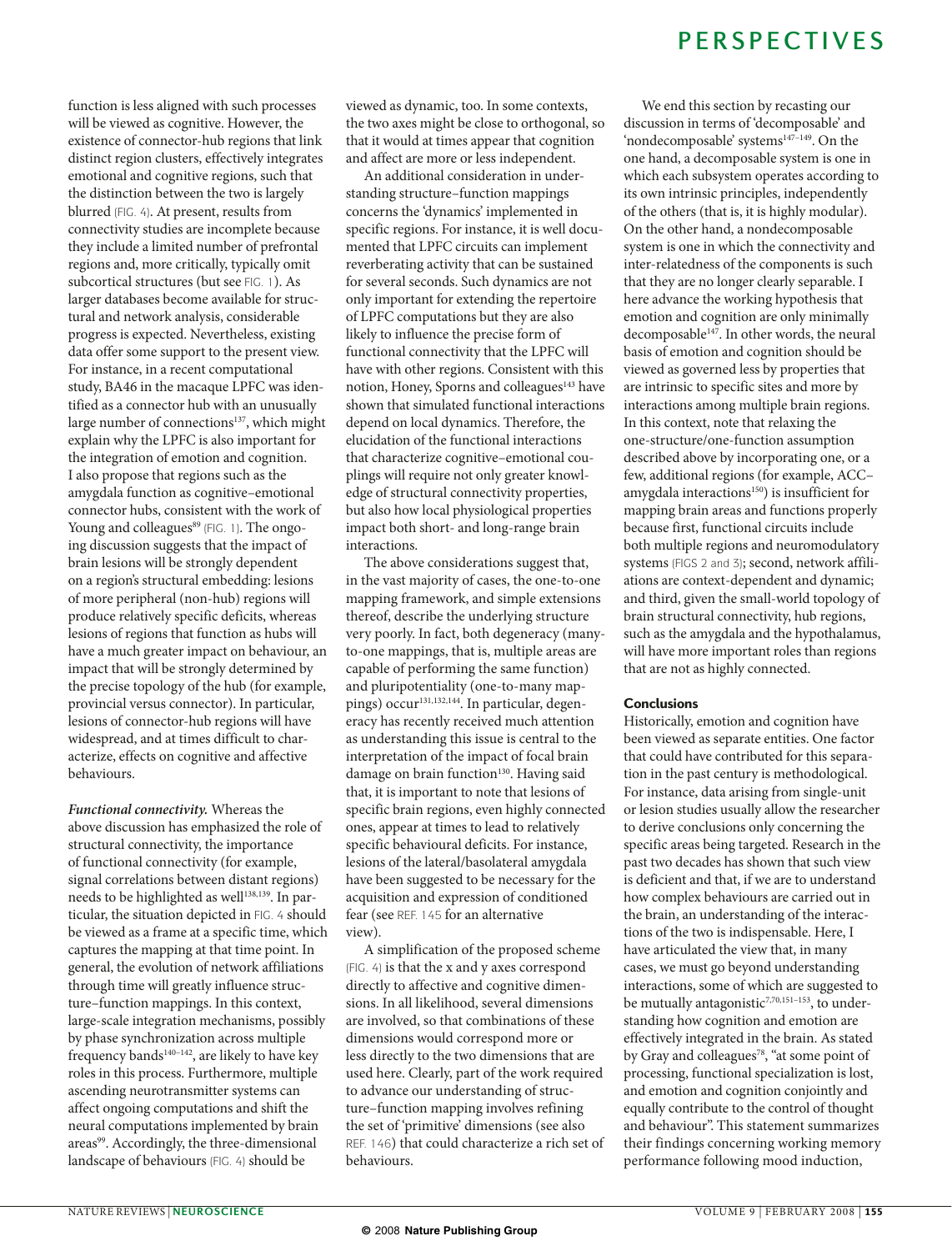but I propose that it also aptly characterizes a vast array of situations. In other words, whereas many behaviours might be reasonably well characterized in terms of cognitive–emotional interactions such that emotion and cognition are partly separable, often true integration of emotion and cognition takes place, strongly blurring the distinction between the two. Furthermore, I propose that one fruitful way to refine our understanding of both interactions and integration will involve a more quantitative analysis of structural and functional brain connectivity, as briefly outlined in the previous section.

The viewpoint presented in this article suggests that behaviour is a product of the orchestration of many brain areas; the aggregate function of these brain areas leads to emotion and cognition. Many neurological disorders and mental illnesses are characterized by profound deficits in cognitive and emotional behaviours, including epilepsy, Alzheimer's disease, autism and schizophrenia. Outstanding questions concerning these and many other debilitating conditions centre on advancing our knowledge of how cognitive and emotional processes interact in both normal and abnormal circumstances. In the end, whereas there is some value to carving up the brain in terms of emotion and cognition, the understanding of complex, embodied behaviour necessitates comprehending the strong interactions between brain areas. To be certain, the idea of 'equipotentiality'154 has clearly failed as a framework that explains how functions are represented in the brain. At the other extreme, the one-area/ one-function viewpoint is equally deficient. Whereas equipotentiality was an easier target to refute, the latter framework has permeated brain science, albeit often in an implicit fashion. For instance, in a recent review Schultz<sup>118</sup> complained that "scholars have numerous and mutually exclusive views on dopamine function based on the fallacy that there should be only one major role for every brain system". Ultimately, to understand how emotion and cognition are mapped to the brain, a deeper understanding of the extent to which the underlying neural systems are decomposable is needed. In all likelihood, novel experimental and theoretical tools will be required to effectively attack this formidable problem.

*Luiz Pessoa is at the Department of Psychological and Brain Sciences, and Programs in Neuroscience and Cognitive Science, Indiana University, Bloomington, Indiana 47405, USA.* 

> *e-mail: lpessoa@indiana.edu* doi:10.1038/nrn2317

- 1. Damasio, A. R. *Descartes' error: Emotion, reason, and*
- *the human brain* (ed. Putnam, G. P. New York, 1994). 2. Phelps, E. A. Emotion and cognition: insights from studies of the human amygdala. *Annu. Rev. Psychol.*
- **57**, 27–53 (2006). 3. Davis, M. & Whalen, P. J. The amygdala: Vigilance and emotion. *Molecular Psychology* **6**, 13–34 (2001).
- 4. Dolan, R. Emotion, cognition, and behavior. *Science*  **298**, 1191–1194 (2003).
- 5. Davidson, R. J*.*, Pizzagalli, D., Nitschke, J. B. & Kalin, N. H. Parsing the subcomponents of emotion and disorders of emotion: Perspectives from affective neuroscience in *Handbook of affective sciences* (eds Davidson, R. J., Scherer, K. R*.* & Goldsmith, H. H.) 8–24 (Oxford University Press, New York, 2003).
- 6. Moll, J., Zahn, R., de Oliveira-Souza, R., Krueger, F. & Grafman, J. The neural basis of human moral cognition. *Nature Rev. Neurosci.* **6**, 799–809 (2005).
- 7. Drevets, W. C. & Raichle, M. E. Reciprocal suppression of regional cerebral blood flow during emotional versus higher cognitive processes: Implications for interactions between emotion and cognition. *Cogn. Emot.* **12**, 353–385 (1998).
- 8. Fuster, J. M. & Alexander, G. E. Neuron activity related to short-term memory. *Science* **173**, 652–654 (1971).
- 9. Kubota, K. & Niki, H. Prefrontal cortical unit activity and delayed alternation performance in monkeys.
- *J. Neurophysiol.* **34**, 337–347 (1971). 10. Rolls, E. T. *Emotion explained* (Oxford University
- Press, Oxford, 2005). 11. Arnold, M. B. *Emotion and personality* (Columbia
- University Press, New York, 1960). 12. Ekman, P. An argument for basic emotions. *Cogn. Emot.* **6**, 169–200 (1992).
- 13. Haidt, J. The moral emotions in *Handbook of Affective Sciences* (eds Davidson, R. J., Scherer, K. R*.* & Goldsmith, H. H.) 852–870 (Oxford University Press, Oxford, 2003).
- 14. Damasio, A. R. *The feeling of what happens: body and emotion in the making of consciousness* (Harcourt Brace, New York, 1999).
- 15. Whalen, P. J.*, et al.* Human amygdala responsivity to masked fearful eye whites. *Science* **306**, 2061 (2004).
- Ohman, A. Automaticity and the amygdala nonconscious responses to emotional faces. *Curr. Dir. Psychol. Sci.* **11**, 62–66 (2002).
- 17. Pessoa, L. To what extent are emotional visual stimuli processed without attention and awareness? *Curr. Opin. Neurobiol.* **15**, 188–196 (2005).
- Papez, J. W. A proposed mechanism of emotion. *Arch. Neurol. Psychiatry* **38**, 725–743 (1937).
- 19. MacLean, P. D. Psychosomatic disease and the 'visceral brain': recent developments bearing on the Papez theory of emotion. *Psychosom. Med.* **11**, 338–353 (1949).
- 20. Duncan, S. & Barrett, L. F. Affect is a form of cognition: A neurobiological analysis. *Cogn. Emot.* **21**,
- 1184–1211 (2007). 21. Lewis, M. D. & Todd, R. M. The self-regulating brain: Cortical-subcortical feedback and the development of intelligent action. *Cogn. Dev.* **22**, 406–430 (2007).
- 22. Whalen, P. J. Fear, vigilance, and ambiguity: Initial neuroimaging studies of the human amygdala. *Curr. Dir. Psychol. Sci.* **7**, 177–188 (1998). 23. Baxter, M. *G.* & Murray, E. A. The amygdala and
- reward. *Nature Rev. Neurosci.* **3**, 563–573 (2002).
- 24. Sander, D., Grafman, J. & Zalla, T. The human amygdala: an evolved system for relevance detection. *Nature Rev. Neurosci.* **14**, 303–316 (2003).<br>25. Barrett, L. F. & Wager, T. D. The structure of emotion.
- *Curr. Dir. Psychol. Sci.* **15**, 79–83 (2006).
- 26. Aggleton, J. ed. *The amygdala: A functional analysis* (Oxford University Press, Oxford, 2000).
- 27. Aggleton, J. P. *The amygdala: Neurobiological aspects of emotion, memory, and mental dysfunction* (Wiley-Liss, Inc., New York, 1992).
- Holland, P. C. & Gallagher, M. Amygdala circuitry in attentional and representational processes. *Trends Cogn. Sci.* **3**, 65–73 (1999).
- 29. Desimone, R. & Duncan, J. Neural mechanisms of selective attention. *Annu. Rev. Neurosci.* **18**, 193–222 (1995).
- Kastner, S. & Ungerleider, L. G. Mechanisms of visual attention in the human cortex. *Annu. Rev. Neurosci.* **23**, 315–341 (2000).
- 31. Pessoa, L., Kastner, S. & Ungerleider, L. G. Attentional control of the processing of neutral and emotional stimuli. *Cogn. Brain Res.* **15**, 31–45 (2002).
- 32. Vuilleumier, P. How brains beware: neural mechanisms of emotional attention. *Trends Cogn. Sci.* **9**, 585–594 (2005).
- 33. Anderson, A. K. & Phelps, E. A. Lesions of the human amygdala impair enhanced perception of emotionally salient events. *Nature* **411**, 305–309 (2001).
- 34. Morris, J. S., *et al.* A neuromodulatory role for the human amygdala in processing emotional facial expressions. *Brain* 121 (Pt 1), 47–57 (1998).
- 35. Pessoa, L., McKenna, M., Gutierrez, E. & Ungerleider, L. G. Neural processing of emotional faces requires attention. *Proc. Natl Acad. Sci. USA* **99**, 11458–11463 (2002).
- 36. Vuilleumier, P., Richardson, M. P., Armony, J. L., Driver, J. & Dolan, R. J. Distant influences of amygdala lesion on visual cortical activation during emotional face processing. *Nature Neurosci.* **7**, 1271–1278 (2004).
- 37. Lim, S. L., Padmala, S. & Pessoa, L. Affective learning modulates spatial competition during low-load attentional conditions. *Neuropsychologia* (2008).
- 38. Lim, S. L. & Pessoa, L. Affective learning increases sensitivity to graded emotional faces. *Emotion* (2008).
- 39. Padmala, *S.*, Lim, *S.* L. & Pessoa, L. Classical conditioning increases visual detection sensitivity and evoked responses in early retinotopically organized visual cortex in *Society for Neuroscience* (Society for *Neuroscience*, San Diego, 2007).
- 40. Phelps, E. A. & LeDoux, J. E. Contributions of the amygdala to emotion processing: from animal models to human behavior. *Neuron* **48**, 175–187 (2005).
- 41. Phelps, E. A., Ling, S. & Carrasco, M. Emotion facilitates perception and potentiates the perceptual benefits of attention. *Psychol. Sci.* **17**, 292–299 (2006).
- 42. Weinberger, N. M. Retuning the brain by fear conditioning in *The Cognitive Neurosciences* (ed. Gazzaniga M. S.) 1071–1089 (The MIT Press, Cambridge, MA, 1995).
- 43. Armony, J. L. & Dolan, R. J. Modulation of spatial attention by fear-conditioned stimuli: an event-related fMRI study. *Neuropsychologia* **40**, 817–826 (2002).
- 44. Vuilleumier, P., Armony, J. L., Driver, J. & Dolan, R. J. Effects of attention and emotion on face processing in the human brain: An event-related fMRI study. *Neuron*  **30**, 829–841 (2001).
- Pessoa, L., McKenna, M., Gutierrez, E. & Ungerleider, L. G. Neural processing of emotional faces requires attention. *Proc. Natl Acad. Sci. USA* **99**, 11458–11463 (2002).
- 46. Ishai, A., Pessoa, L., Bikle, P. C. & Ungerleider, L. G. Repetition suppression of faces is modulated by emotion. *Proc. Natl Acad. Sci. USA* **101**, 9827–9832 (2004).
- 47. Pessoa, L., Padmala, S. & Morland, T. Fate of unattended fearful faces in the amygdala is determined by both attentional resources and cognitive modulation. *Neuroimage* **28**, 249–255 (2005).
- 48. Pessoa, L. & Padmala, S. Quantitative prediction of perceptual decisions during near-threshold fear detection. *Proc. Natl Acad. Sci. USA* **102**, 5612–5617 (2005).
- 49. Pessoa, L., Japee, S., Sturman, D. & Ungerleider, L. G. Target visibility and visual awareness modulate amygdala responses to fearful faces. *Cereb. Cortex* **16**, 366–375 (2006).
- 50. Pessoa, L. & Padmala, S. Decoding near-threshold perception of fear from distributed single-trial brain activation. *Cereb. Cortex* **17**, 691–701 (2007).
- Hsu, S. M. & Pessoa, L. Dissociable effects of bottomup and top-down factors on the processing of unattended fearful faces. *Neuropsychologia* **45**, 3075–3086 (2007).
- 52. Thielscher, A. & Pessoa, L. Neural correlates of perceptual choice and decision making during feardisgust discrimination. *J. Neurosci.* **27**, 2908–2917
- (2007). 53. Blair, K. S., *et al.* Modulation of emotion by cognition and cognition by emotion. *Neuroimage* **35**, 430–440 (2007).
- Bishop, S. J., Jenkins, R. & Lawrence, A. D. Neural processing of fearful faces: effects of anxiety are gated by perceptual capacity limitations. *Cereb. Cortex* **17**, 1595–1603 (2007).
- Bishop, S. J. Neurocognitive mechanisms of anxiety: an integrative account. *Trends Cogn. Sci.* **11**, 307–316 (2007).
- 56. Silvert, L.*, et al.* Influence of attentional demands on the processing of emotional facial expressions in the amygdala. *Neuroimage* **38**, 357–366 (2007).
- Bishop, S. J., Duncan, J. & Lawrence, A. D. State anxiety modulation of the amygdala response to unattended threat-related stimuli. *J. Neurosci.* **24**, 10364–10368 (2004).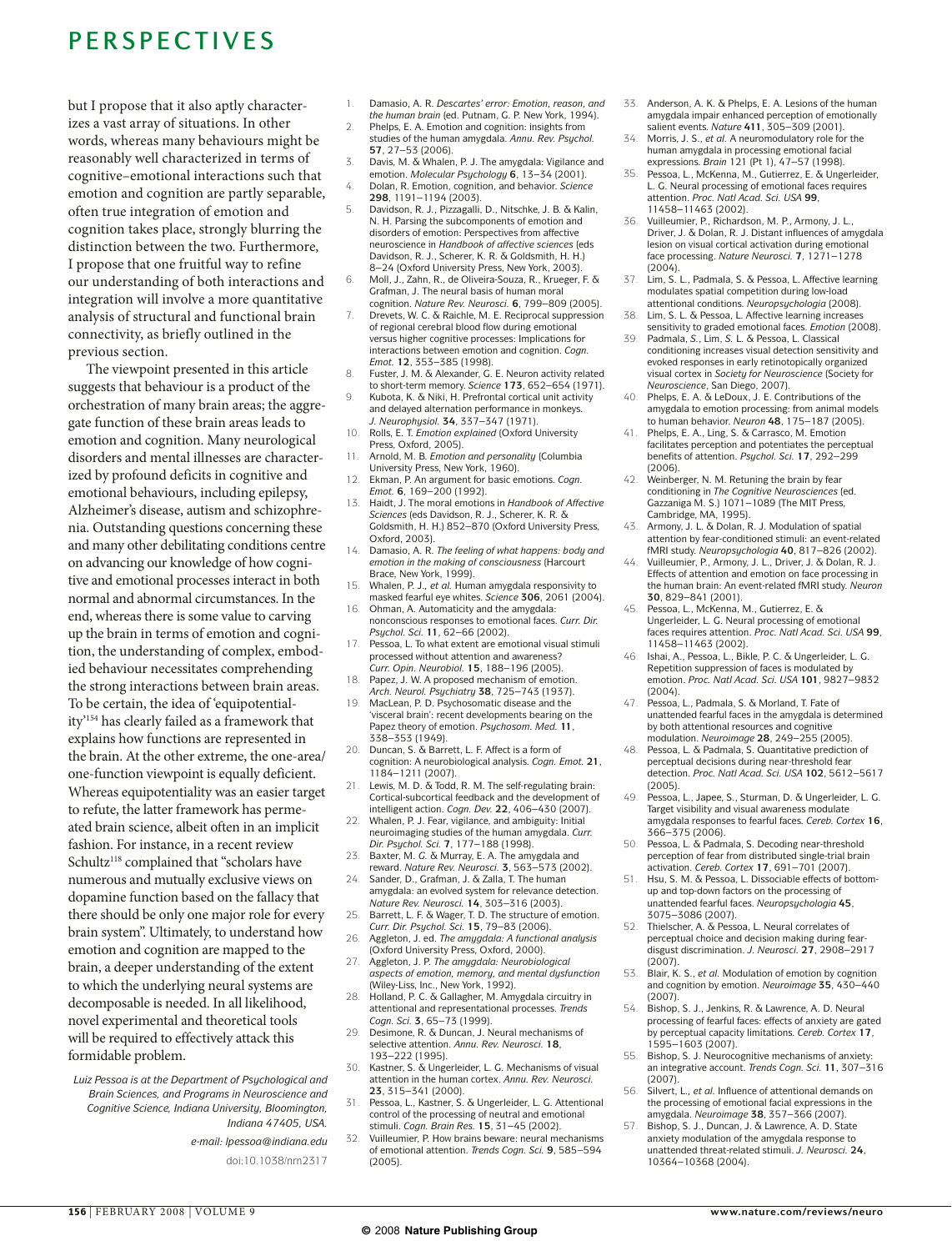- 58. Mitchell, D. G., *et al.* The impact of processing load on emotion. *Neuroimage* **34**, 1299–1309 (2007). 59. Ochsner, K. N. & Gross, J. J. The cognitive control of
- emotion. *Trends Cogn. Sci.* **9**, 242–249 (2005). 60. Fangel, C. & Kaada, B. R. Behavior "attention" and fear induced by cortical stimulation in the cat. *Electroencephalogr. Clin. Neurophysiol.* **12**, 575–588
- (1960). 61. Barbas, H. & Zikopoulos, B. Sequential and parallel circuits for emotional processing in primate orbitofrontal cortex in *The orbitofrontal cortex* (ed. Zald, D. H. & Rauch, S. L.) 57–91 (Oxford University Press, New York, 2006).
- 62. Schaefer, A.*, et al.* Individual differences in amygdala activity predict response speed during working memory. *J. Neurosci.* **26**, 10120–10128 (2006).
- 63. Schaefer, A. & Gray, J. R. A role for the human amygdala in higher cognition. *Rev. Neurosci.* **18**, 355–364 (2007).
- 64. Corbetta, M. & Shulman, G. L. Control of goal-directed and stimulus-driven attention in the brain. *Nature Rev. Neurosci.* **3**, 201–215 (2002).
- 65. Miller, E. K. & Cohen, J. D. An integrative theory of prefrontal cortex function. *Annu. Rev. Neurosci.* **24**, 167–202 (2001).
- 66. Pessoa, L. & Ungerleider, L. G. Top-down mechanisms for working memory and attentional processes in *The new cognitive neurosciences*, 3rd Edition (ed. Gazzaniga, M. S.) 919–930 (MIT Press, Cambridge, MA, 2004).
- 67. Botvinick, M. M., Braver, T. S., Barch, D. M., Carter, C. S. & Cohen, J. D. Conflict monitoring and cognitive control. *Psychol. Rev.* **108**, 624–652 (2001).
- 68. Nauta, W. J. H. The problem of the frontal lobe: a reinterpretation. *J. Psychiatr. Res.* **8**, 167–187 (1971).
- 69. Davidson*,* R. J. & Irwin, W. The functional neuroanatomy of emotion and affective style. *Trends Cogn. Sci.* **3**, 11–21 (1999).
- 70. Cohen, J. D. The vulcanization of the human brain: A neural perspective on interactions between cognition
- and emotion. *J. Econ. Perspect.* **19**, 3–24 (2005). 71. Pribram, K. H. The new neurology and the biology of emotion: a structural approach. *Am. Psychol.* **22**, 830–838 (1967).
- 72. Pribram, K. H. The limbic systems, efferent control of neural inhibition and behavior. *Prog. Brain Res.* **27**, 318–336 (1967).
- 73. Bush, G., Luu, P. & Posner, M. I. Cognitive and emotional influences in anterior cingulate cortex. *Trends Cogn. Sci.* **4**, 215–222 (2000).
- 74. Rubia, K., Smith, A. B., Brammer, M. J. & Taylor, E. Right inferior prefrontal cortex mediates response inhibition while mesial prefrontal cortex is responsible for error detection. *Neuroimage* **20**, 351–358 (2003).
- 75. Aron, A. R., Robbins, T. W. & Poldrack, R. A. Inhibition and the right inferior frontal cortex. *Trends Cogn. Sci.*  **8**, 170–177 (2004).
- 76. Goldstein, M.*, et al.* Neural substrates of the interaction of emotional stimulus processing and motor inhibitory control: an emotional linguistic go/nogo fMRI study. *Neuroimage* **36**, 1026–1040 (2007).
- 77. Perlstein, W. M., Elbert, T. & Stenger, V. A. Dissociation in human prefrontal cortex of affective influences on working memory-related activity. *Proc. Natl Acad. Sci. USA* **99**, 1736–1741 (2002).
- 78. Gray, J. R., Braver, T. S*.* & Raichle, M. E. Integration of emotion and cognition in the lateral prefrontal cortex. *Proc. Natl Acad. Sci. USA* **99**, 4115–4120 (2002).
- 79. Erk, S., Kleczar, A. & Walter, H. Valence-specific regulation effects in a working memory task with emotional context. *Neuro Image* **37**, 623–632  $(2007)$
- 80. Mitchell, R. L. & Phillips, L. H. The psychological, neurochemical and functional neuroanatomical mediators of the effects of positive and negative mood on executive functions. *Neuropsychologia* **45**, 617–629 (2007).
- 81. Herrington, J. D.*, et al.* Emotion-modulated performance and activity in left dorsolateral prefrontal cortex. *Emotion* **5**, 200–207 (2005).
- 82. Heller, W. & Nitschke, J. B. Regional brain activity in emotion: A framework for understanding cognition in depression. *Cogn. Emot.* **11**, 637–661 (1997).
- 83. Mesulam, M.-M. Behavioral neuroanatomy: Largescale networks, association cortex, frontal syndromes, the limbic system, and hemispheric specializations in *Principles of behavioral and cognitive neurology* (ed. Mesulam, M.) 1–120 (Oxford University Press, New York, 2000).
- 84. Sporns, O., Chialvo, D. R., Kaiser, M. & Hilgetag, C. C. Organization, development and function of complex brain networks. *Trends Cogn. Sci.* **8**, 418–425 (2004).
- 85. Sporns, O. & Zwi, J. D. The small world of the cerebral cortex. *Neuroinformatics* **2**, 145–162 (2004).
- 86. Sporns, O., Tononi, G. & Edelman, G. M. Theoretical neuroanatomy: relating anatomical and functional connectivity in graphs and cortical connection matrices. *Cereb. Cortex* **10**, 127–141 (2000).
- 87. Hilgetag, C. C., Burns, G. A., O'Neill, M. A., Scannell, J. W. & Young, M. P. Anatomical connectivity defines the organization of clusters of cortical areas in the macaque monkey and the cat. *Phil. Trans. R. Soc. Lond.* **355**, 91–110 (2000).
- 88. Sporns, O. Small-world connectivity, motif composition, and complexity of fractal neuronal connections. *Biosystems* **85**, 55–64 (2006).
- 89. Young, M. P., Scannell, J. W., Burns, G. A. & Blakemore, C. Analysis of connectivity: Neural systems in the cerebral cortex. *Rev. Neurosci.* **5**, 227–249 (1994).
- 90. Stephan, K. E.*, et al.* Computational analysis of functional connectivity between areas of primate cerebral cortex. *Phil. Trans. R. Soc. Lond.* **355**, 111–126 (2000).
- 91. Mesulam, M.-M. The human frontal lobes: Transcending the default mode through contingent encoding. in *Principles of frontal lobe function* (eds Stuss, D. T. & Knight, R. T.) 8–30 (Oxford University Press, New York, 2002).
- 92. LeDoux, J. E. *The emotional brain* (Simon & Schuster, New York, 1996).
- 93. Barbas, H. Anatomic basis of cognitive-emotional interactions in the primate prefrontal cortex. *Neurosci. Biobehav. Rev.* **19**, 449–510 (1995).
- 94. Swanson, L. W. The amygdala and its place in the cerebral hemisphere. *Ann. NY Acad. Sci.* **985**, 174–184 (2003).
- 95. Risold, P. Y., Thompson, R. H. & Swanson, L. W. The structural organization of connections between hypothalamus and cerebral cortex. *Brain Res. Brain Res. Rev.* **24**, 197–254 (1997).
- 96. Swanson, L. W. Cerebral hemisphere regulation of motivated behavior. *Brain Res.* **886**, 113–164 (2000).
- 97. Swanson, L. W. *Brain architecture: Understanding the basic plan* (Oxford University Press, New York, 2003).
- 98. Heimer, L. & Van Hoesen, G. W. The limbic lobe and its output channels: implications for emotional functions and adaptive behavior. *Neurosci. Biobehav. Rev.* **30**, 126–147 (2006).
- Sarter, M. & Bruno, J. P. Cortical cholinergic inputs mediating arousal, attentional processing and dreaming: differential afferent regulation of the basal forebrain by telencephalic and brainstem afferents. *Neurosci.* **95**, 933–952 (2000).
- 100. Sarter, M. & Bruno, J. P. Abnormal regulation of corticopetal cholinergic neurons and impaired information processing in neuropsychiatric disorders.
- *Trends Neurosci.* **22**, 67–74 (1999). 101. Sarter, M., Bruno, J. P. & Turchi, J. Basal forebrain afferent projections modulating cortical acetylcholine, attention, and implications for neuropsychiatric disorders. *Ann. NY Acad. Sci*. **877**, 368–382 (1999).
- 102. Zaborszky, L. The modular organization of brain systems. Basal forebrain: the last frontier. *Prog. Brain Res.* **136**, 359–372 (2002).
- 103. Zaborszky, L., Buhl, D. L., Pobalashingham, S., Bjaalie, J. G. & Nadasdy, Z. Three-dimensional chemoarchitecture of the basal forebrain: spatially specific association of cholinergic and calcium binding protein-containing neurons. *Neurosci.* **136**, 697–713  $(2005)$
- 104. Zaborszky, L., Pang, K., Somogyi, J., Nadasdy, Z. & Kallo, I. The basal forebrain corticopetal system revisited. *Ann. NY Acad. Sci.* **877**, 339–367 (1999).
- 105. Alheid, G. F. & Heimer, L. New perspectives in basal forebrain organization of special relevance for neuropsychiatric disorders: the striatopallidal, amygdaloid, and corticopetal components of substantia innominata. *Neurosci.* **27**, 1–39 (1988).
- 106. Zahm, D. S. The evolving theory of basal forebrain functional-anatomical 'macrosystems'. *Neurosci. Biobehav Rev.* **30**, 148–172 (2006).
- 107. Amaral, D. G., Price, J. L., Pitkanen, A. & Carmichael, S. T. Anatomical organization of the primate amygdaloid complex in *The amygdala: neurobiological aspects of emotion, memory, and mental dysfunction* (ed. Aggleton, J.) 1–66 (Wiley-Liss, New York, 1992).
- 108. Freese, J. L. & Amaral, D. G. The organization of projections from the amygdala to visual cortical areas TE and V1 in the macaque monkey. *J.Comp. Neurol.*  **486**, 295–317 (2005).
- 109. Kveraga, K., Ghuman, A. S. & Bar, M. Top-down predictions in the cognitive brain. *Brain Cogn.* **65**, 145–168 (2007).
- 110. MacDonald, A. W., 3rd, Cohen, J. D., Stenger, V. A. & Carter, C. S. Dissociating the role of the dorsolateral prefrontal and anterior cingulate cortex in cognitive control. *Science* **288**, 1835–1838 (2000).
- 111. Kerns, J. G., *et al.* Anterior Cingulate conflict monitoring and adjustments in control. *Science* **303**, 1023–1026 (2004).
- 112. Brown, J. W. & Braver, T. S. Learned predictions of error likelihood in the anterior cingulate cortex. *Science* **307**, 1118–1121 (2005).
- 113. Mesulam, M. M. A cortical network for directed attention and unilateral neglect. *Ann. Neurol.* **10**, 309–325 (1981).
- 114. Miltner, W. H. R*.*, Braun, C. H. & Coles, G. H. Eventrelated brain potentials following incorrect feedback in a time-estimation task: Evidence for a 'generic' neural system for error-detection. *J. Cogn. Neurosci.* **9**, 788–798 (1997).
- 115. Schoenbaum, G., Roesch, M. R. & Stalnaker, T. A. Orbitofrontal cortex, decision-making and drug addiction. *Trends Neurosci.* **29**, 116–124 (2006).
- 116. Zald, D. H. & Rauch, S. L. *The orbitofrontal cortex* (Oxford University Press, Oxford, 2007).
- Schultz, W. Multiple reward signals in the brain. *Nature Rev. Neurosci.* **1**, 199–207 (2000).
- 118. Schultz, W. Multiple dopamine functions at different time courses. *Annu. Rev. Neurosci.* **30**, 259–288 (2007).
- 119. Lewis, M. D. Bridging emotion theory and neurobiology through dynamic systems modeling. *Behav. Brain Sci.* **28**, 169–194; discussion 194–245 (2005).
- 120. Amiez, C., Joseph, J. P. & Procyk, E. Reward encoding in the monkey anterior cingulate cortex. *Cereb. Cortex*  **16**, 1040–1055 (2006).
- Walton, M. E., Bannerman, D. M. & Rushworth, M. F. The role of rat medial frontal cortex in effort-based decision making. *J. Neurosci.* **22**, 10996–11003 (2002).
- 122. Walton, M. E., Bannerman, D. M., Alterescu, K. & Rushworth, M. F. Functional specialization within medial frontal cortex of the anterior cingulate for evaluating effort-related decisions. *J. Neurosci.* **23**, 6475–6479 (2003).
- 123. Rudebeck, P. H., Walton, M. E., Smyth, A. N., Bannerman, D. M. & Rushworth, M. F. Separate neural pathways process different decision costs. *Nature Neurosci.* **9**, 1161–1168 (2006).
- 124. Rushworth, M. F., Behrens, T. E., Rudebeck, P. H. & Walton, M. E. Contrasting roles for cingulate and orbitofrontal cortex in decisions and social behaviour. *Trends Cogn. Sci.* **11**, 168–176 (2007).
- 125. Zelazo, P. D. & Cunningham, W. A. Executive function: Mechanisms underlying emotion regulation in *Handbook of emotion regulation* (ed. Gross, J.) (Guilford, New York, 2007).
- 126. Mesulam, M. M. Large-scale neurocognitive networks and distributed processing for attention, language, and memory. *Ann. Neurol.* **28**, 597–613 (1990).
- 127. Mesulam, M. M. From sensation to cognition. *Brain*  **121**, 1013–1052 (1998).
- 128. McIntosh, A. R. Towards a network theory of cognition. *Neural Netw.* **13**, 861–870 (2000).
- 129. Friston, K. Beyond phrenology: what can neuroimaging tell us about distributed circuitry? *Annu. Rev. Neurosci.* **25**, 221–250 (2002).
- 130. Young, M. P., Hilgetag, C. C. & Scannell, J. W. On imputing function to structure from the behavioural effects of brain lesions. *Phil. Trans. R. Soc. Lond.* **355**, 147–161 (2000).
- 131. Noppeney, U., Friston, K. J. & Price, C. J. Degenerate neuronal systems sustaining cognitive functions. *J. Anat.* **205**, 433–442 (2004).
- 132. Price, C. J. & Friston, K. J. Degeneracy and cognitive anatomy. *Trends Cogn. Sci.* **6**, 416–421 (2002).
- 133. Damasio, A. The brain binds entities and events by multiregional activation from convergence zones. *Neural Comput.* **1**, 123–132 (1989).
- 134. Passingham, R. E., Stephan, K. E. & Kotter, R. The anatomical basis of functional localization in the cortex. *Nature Rev. Neurosci.* **3**, 606–616 (2002).
- 135. Guimera, R. & Nunes Amaral, L. A. Functional cartography of complex metabolic networks. *Nature*  **433**, 895–900 (2005).
- 136. Guimera, R., Sales-Pardo, M. & Amaral, L. A. N. Classes of complex networks defined by role-to-role connectivity profiles. *Nature Phys.* **3**, 63–69 (2007).